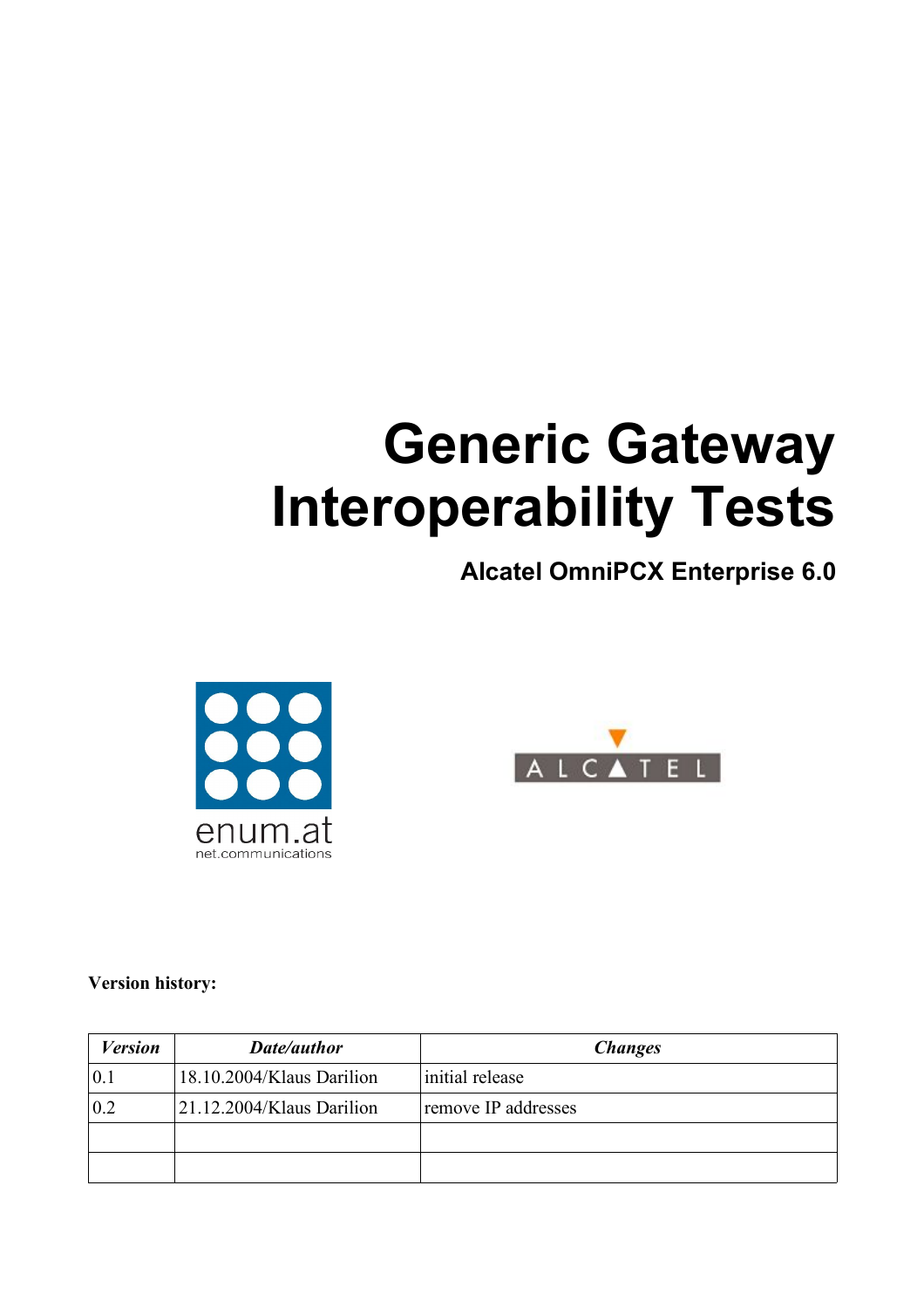### *Contact Manufacturer*

Brigitte Steinkellner, Scheydgasse 41, A-1211 Vienna, Austria Phone: +43 1 27722 4202 Fax: +43 1 27722 4288 mailto:brigitte.steinkellner@alcatel.at

#### *Contact enum.at*

Klaus Darilion, Karlsplatz 1, 1010 Vienna, Austria Phone: +43 1 5056416 36 Fax: +43 1 5056416 936 darilion@enum.at

### *Date*

2004-11-17 – 2004-11-18

# *Tests performed by*

Klaus Darilion, enum.at Brigitte Steinkellner, Alcatel

# *Product*

Alcatel OmniPCX Enterprise 6.0

## *Software Version*

Alcatel OmniPCX Enterprise 6.0 Release: DELIVERY f1.602 Patch identification: 3 Dynamic patch identification: i Country: au Cpu: c80s1 Linux Mandrake for eMediate release 7.2 (Odyssey) for i486 Kernel 2.4.1-ll-dhs3 on an i486 / ttyS0

rack small with 1 Media-Gateway, 1 Call-Server, 1 MIX- Board 1 digital Alcatel reflex set advanced (4035T) 1 analog set 1 attandant set 4035T (operator) 1 advanced e-reflex 4035-IP phone TSCIP version 02.20.0 hardware version 3AK 23047 ABDA01 boot version 2.00.03

# *Configuration*

Configuration concerning SIP:  $RTP$  direct =  $YES$ GF diversion on joining  $= NO$ DPNSS prefix created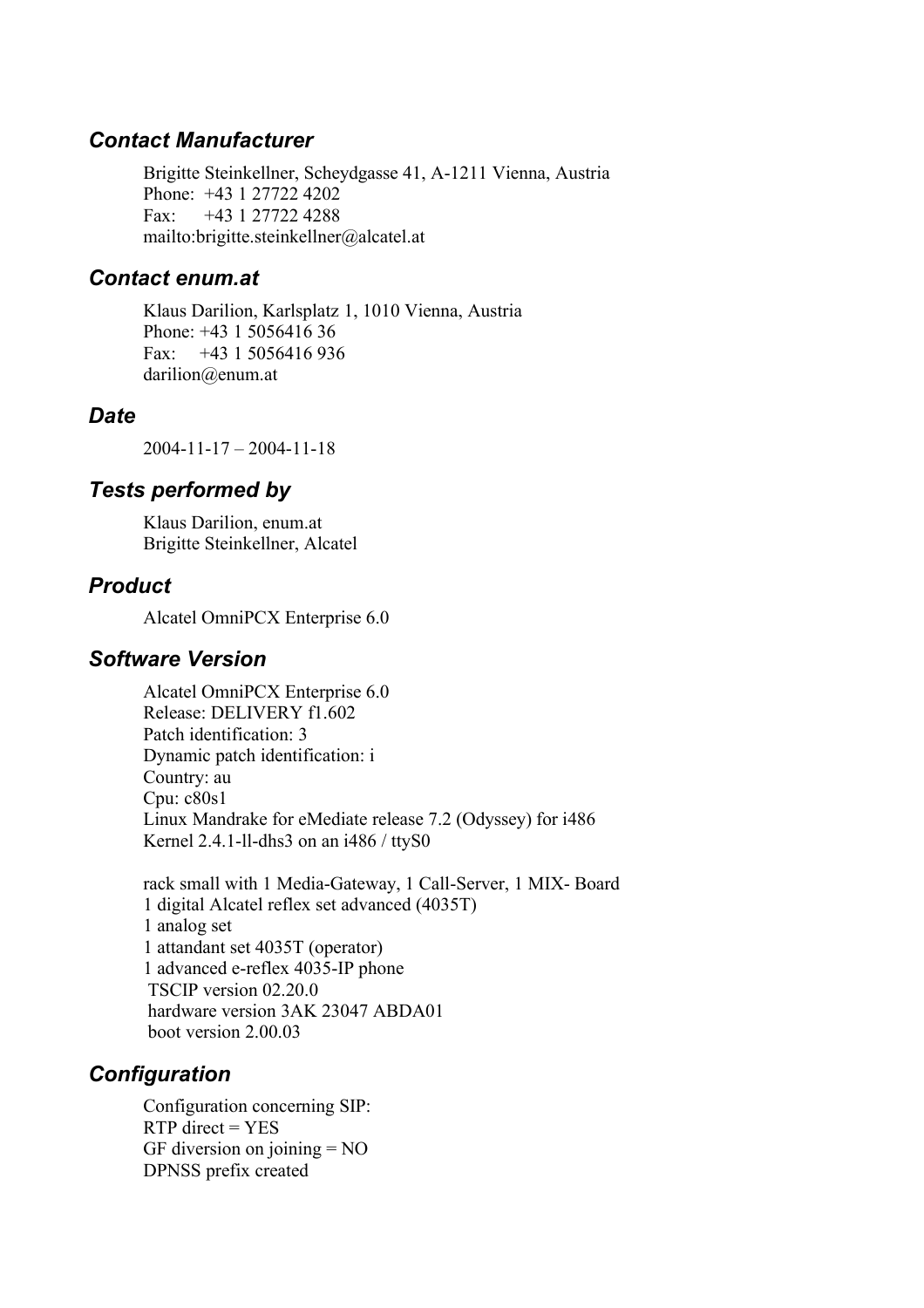Trunk Groups Node Number (reserved) : 105 Trunk Group ID : 510 Trunk Group Type + T2 Trunk Group Name : SIP5 remote network: 3 number Compatible With : -1 Shared Trunk Group + False Private Trunk Group + False Q931 Signal variant + ABC-F Number Of Digits To Send : 0 Channel selection type + Quantified Auto.DTMF dialing on outgoing call + NO T2 Specification + SIP SIP network network number: 3 protocol type: QSIG-GF associated ext SIP gateway: -1 SIP gateway subnetworknumber: 3 trunk group: 510 IP Address: Y.Y.Y.25 SIP user Node Number (reserved) : 105 Directory Number : 509 Directory name : PINGTEL Directory First Name : -------------------- Location Node : 5 Shelf Address : 255 Board Address : 255 Equipment Address : 255 Set Type + Extern Station Entity Number : 1 Set Function + Default URL UserName : 509 URL Domain : Y.Y.Y.25

#### *Tested Protocols*

SIP

#### *Gateway Version*

Cisco Internetwork Operating System Software IOS (tm) 5300 Software (C5300-IS-M), Version 12.3(10), RELEASE SOFTWARE (fc3) Copyright (c) 1986-2004 by cisco Systems, Inc. Compiled Tue 17-Aug-04 00:54 by kellythw Image text-base: 0x60008AEC, data-base: 0x615EC000

ROM: System Bootstrap, Version 12.0(2)XD1, EARLY DEPLOYMENT RELEASE SOFTWARE (fc1) BOOTLDR: 5300 Software (C5300-BOOT-M), Version 12.0(2)XD1, EARLY DEPLOYMENT RELEASE SOFTWARE (fc1)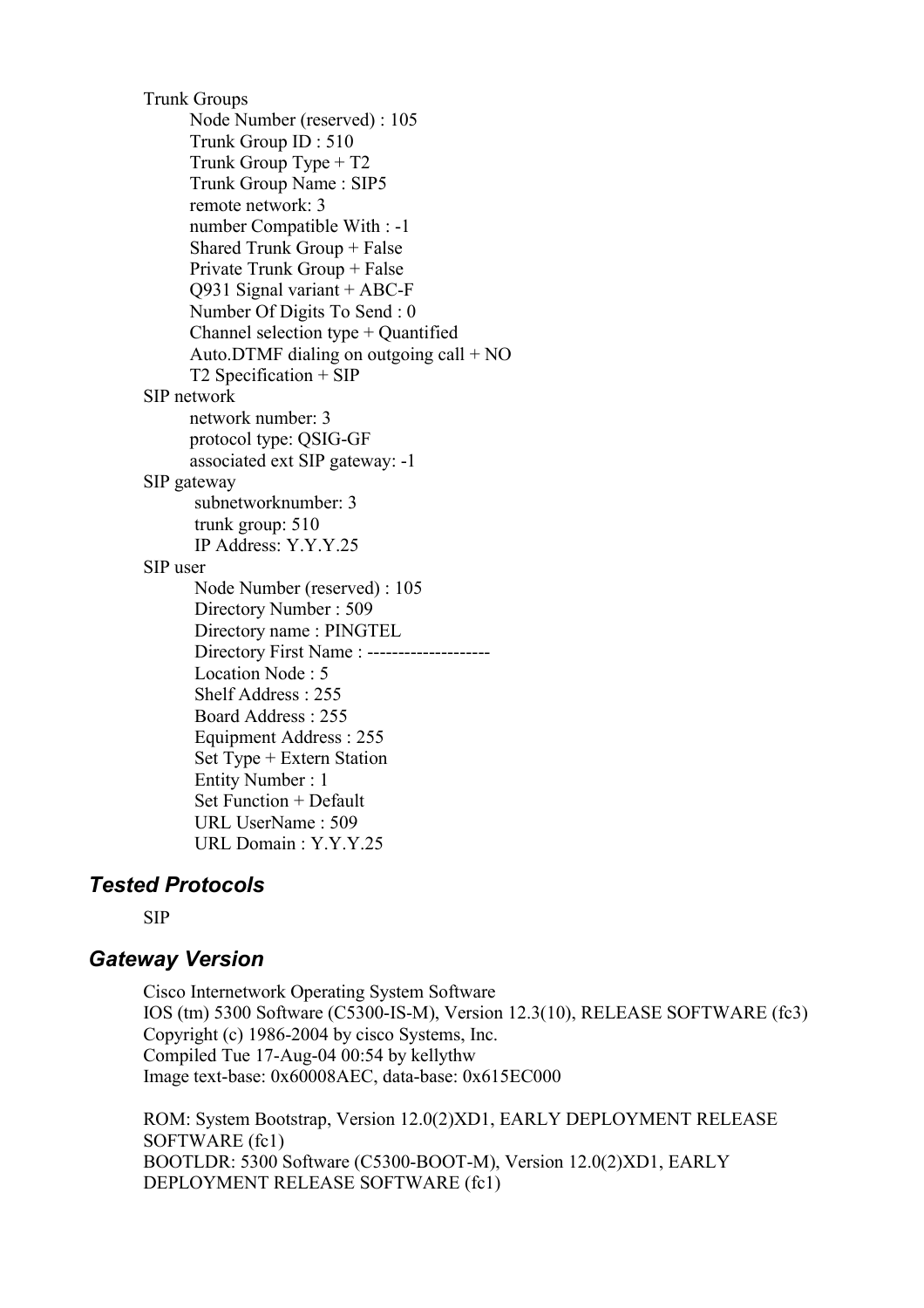gggw1 uptime is 7 weeks, 22 hours, 40 minutes System returned to ROM by reload at 13:00:20 GMT Thu Sep 30 2004 System restarted at 13:01:10 GMT Thu Sep 30 2004 System image file is "flash:c5300-is-mz.123-10.bin" cisco AS5300 (R4K) processor (revision A.32) with 131072K/16384K bytes of memory. Processor board ID 14051896 R4700 CPU at 150MHz, Implementation 33, Rev 1.0, 512KB L2 Cache Channelized E1, Version 1.0. Bridging software. X.25 software, Version 3.0.0. SuperLAT software (copyright 1990 by Meridian Technology Corp). Primary Rate ISDN software, Version 1.1. Backplane revision 2 Manufacture Cookie Info: EEPROM Type 0x0001, EEPROM Version 0x01, Board ID 0x30, Board Hardware Version 3.2, Item Number 73-2414-06, Board Revision C0, Serial Number 14051896, PLD/ISP Version <unset>, Manufacture Date 23-Jun-1999. 1 Ethernet/IEEE 802.3 interface(s) 1 FastEthernet/IEEE 802.3 interface(s) 35 Serial network interface(s) 4 Channelized E1/PRI port(s)

30 DSP(s), 60 Voice resource(s) 128K bytes of non-volatile configuration memory. 32768K bytes of processor board System flash (Read/Write)

8192K bytes of processor board Boot flash (Read/Write)

Configuration register is 0x2102

# *Gateway Configuration*

```
Current configuration : 6413 bytes
!
! Last configuration change at 14:31:33 GMT Thu Nov 18 2004
! NVRAM config last updated at 14:45:33 GMT Thu Nov 11 2004
!
version 12.3
no service pad
service timestamps debug datetime msec localtime show-timezone
service timestamps log datetime msec localtime show-timezone
service password-encryption
!
hostname gggw1
!
boot-start-marker
boot system flash c5300-is-mz.123-10.bin
boot-end-marker
!
logging buffered 100000 debugging
enable secret 5 $XXXXXXXXXXXXXXXXXXXX
enable password 7 XXXXXXXXXXXXX
!
```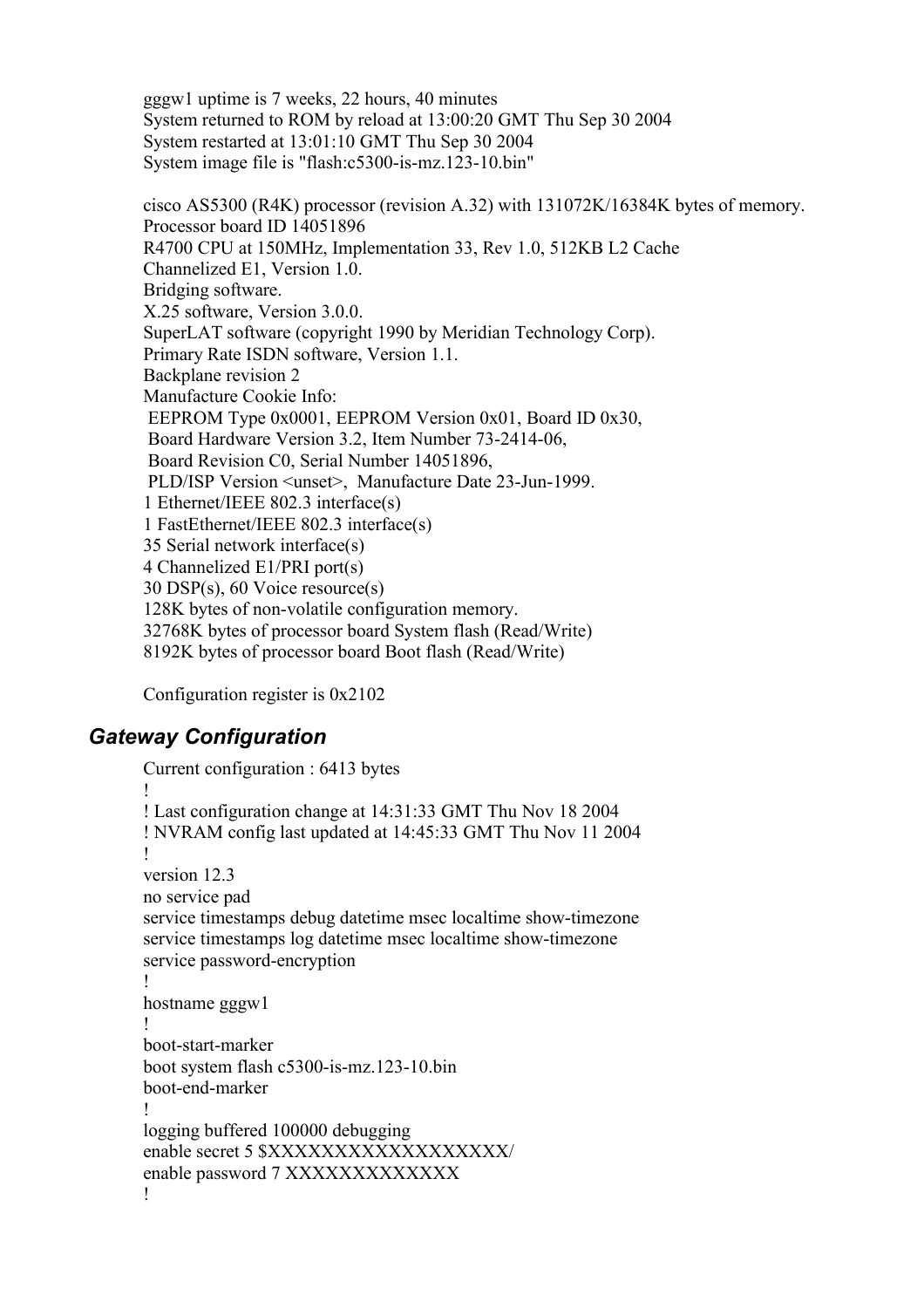```
username mrs password 7 XXXXXXXXXXXXX
!
!
resource-pool disable
clock timezone GMT 0
!
aaa new-model
!
!
aaa authentication login default enable
aaa authentication enable default enable
aaa authorization exec enum group radius
aaa accounting update periodic 1
aaa accounting connection voip start-stop group radius
aaa session-id common
ip subnet-zero
ip domain name labs.nic.at
ip name-server X.X.X.X
!
!
isdn switch-type primary-net5
!
!
voice class codec 1
codec preference 1 g729r8
codec preference 5 gsmfr
codec preference 10 g711alaw
codec preference 11 g711ulaw
!
voice class codec 3
codec preference 1 g711alaw
!
voice class codec 2
codec preference 1 g729r8
codec preference 2 g729br8
codec preference 3 g711alaw
codec preference 4 g711ulaw
codec preference 6 gsmfr
codec preference 7 g723ar53
codec preference 8 g723ar63
codec preference 9 g723r53
codec preference 10 g723r63
!
!
!
voice class h323 13
  call start slow
  h245 caps mode restricted
!
!
!
!
!
```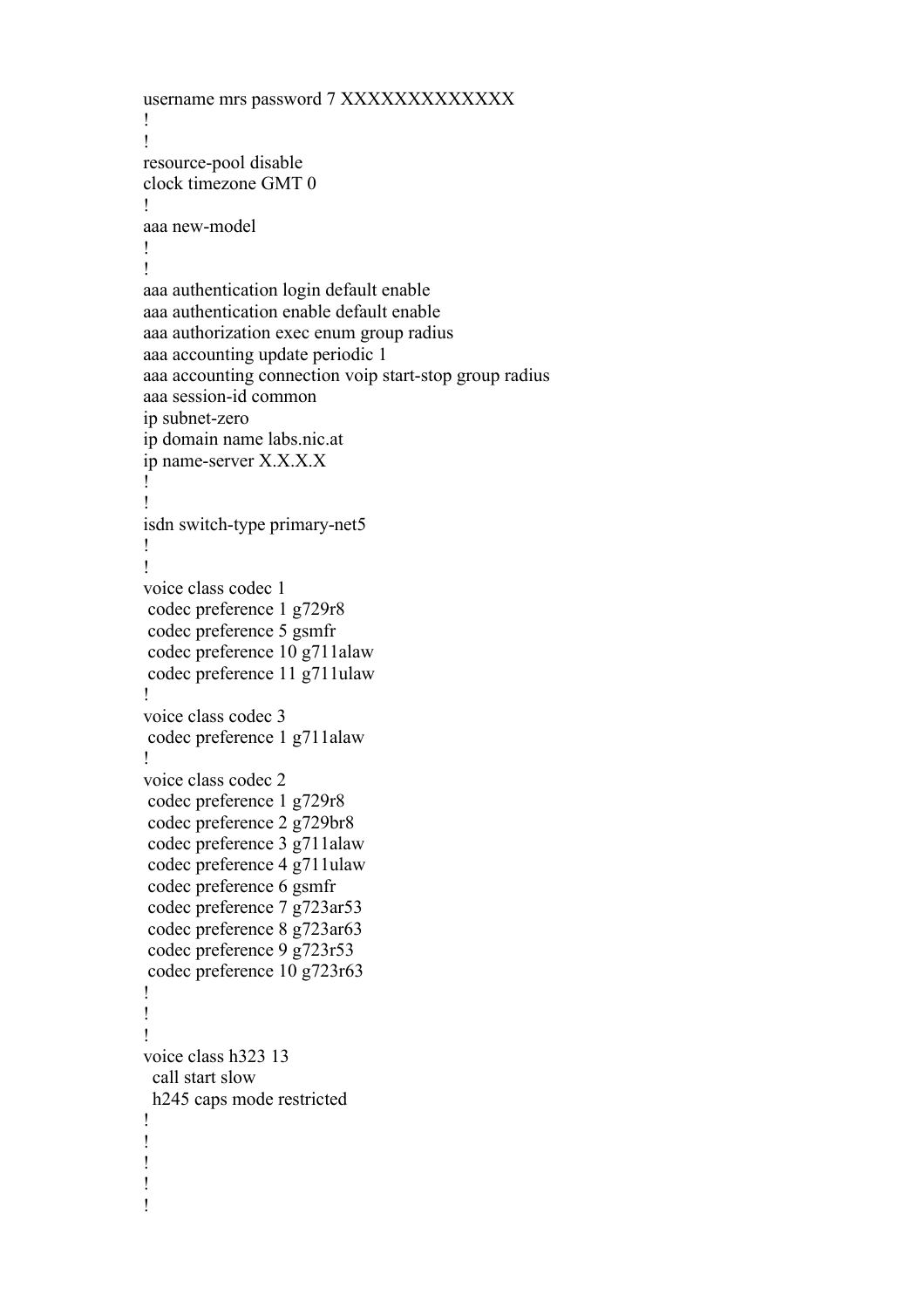```
!
voice enum-match-table 1
rule 1 / \frac{\gamma_1(\cdot)}{\gamma_1} / / + \1/ e164test.labs.nic.at
rule 2 2 /^2\(.*\)/ /+\1/ e164test.labs.nic.at
!
voice enum-match-table 2
rule 1 / \sqrt{\langle \cdot^* \rangle} / + \sqrt{1} / e164test.labs.nic.at
!
voice enum-match-table 3
rule 1 / \sqrt{\frac{k}{\sqrt{1}}}/1/10164.arpa
!
voice enum-match-table 4
rule 1 1 /\sqrt{(.*)}//\sqrt{1/} enum.telekom.at
!
voice translation-rule 12
rule 1 /^1/ //
rule 2 /^2/ //
!
voice translation-rule 13
rule 1 / \sqrt{\langle \cdot^* \rangle} / 00 \sqrt{1} / type international unknown
!
voice translation-rule 14
rule 1 / \sqrt{(.*)} / 1 \sqrt{1}!
!
voice translation-profile 12
translate calling 13
translate called 12
translate redirect-called 14
!
voice translation-profile 13
translate redirect-called 14
!
!
fax interface-type fax-mail
mta send server X.X.X.232 port 25
mta send subject Fax message from gatetway
mta send filename incoming_fax date
mta send mail-from hostname gggw1
mta send mail-from username $s$
!
!
controller E1 0
clock source line primary
pri-group timeslots 1-31
!
controller E1 1
shutdown
clock source line secondary 1
!
controller E1 2
shutdown
clock source line secondary 2
```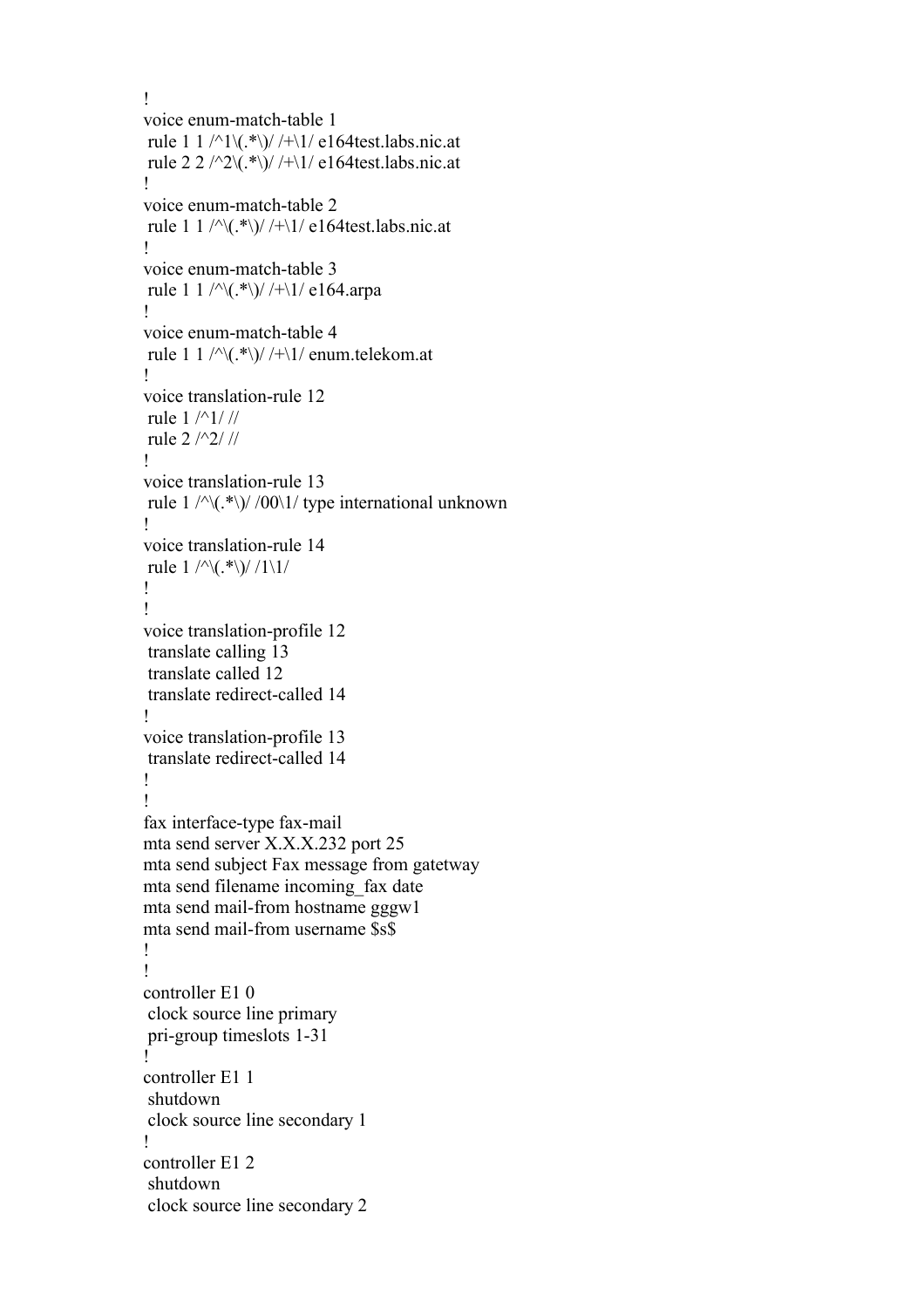```
!
controller E1 3
shutdown
clock source line secondary 3
gw-accounting aaa
method voip
acct-template callhistory-detail
!
!
translation-rule 12
Rule 0 ^143780 43780 international unknown
!
!
translation-rule 13
Rule 0 ^243780 43780 international unknown
!
!
translation-rule 22
Rule 0 ^1878102843 878102843 international unknown
!
!
translation-rule 1
Rule 1 222 431 national international
Rule 2 % 43 national international
!
!
translation-rule 2
Rule 0 % 00 international unknown
!
!
translation-rule 14
Rule 0 ^10 0 international unknown
Rule 1 ^11 1 international unknown
Rule 2 ^12 2 international unknown
Rule 3 ^13 3 international unknown
Rule 4 ^14 4 international unknown
Rule 5 ^15 5 international unknown
Rule 6 ^16 6 international unknown
Rule 7 ^17 7 international unknown
Rule 8 ^18 8 international unknown
Rule 9 ^19 9 international unknown
!
!
translation-rule 15
Rule 0 ^20 0 international unknown
Rule 1 ^21 1 international unknown
Rule 2 ^22 2 international unknown
Rule 3 ^23 3 international unknown
Rule 4 ^24 4 international unknown
Rule 5 ^25 5 international unknown
Rule 6 ^26 6 international unknown
Rule 7 ^27 7 international unknown
Rule 8 ^28 8 international unknown
```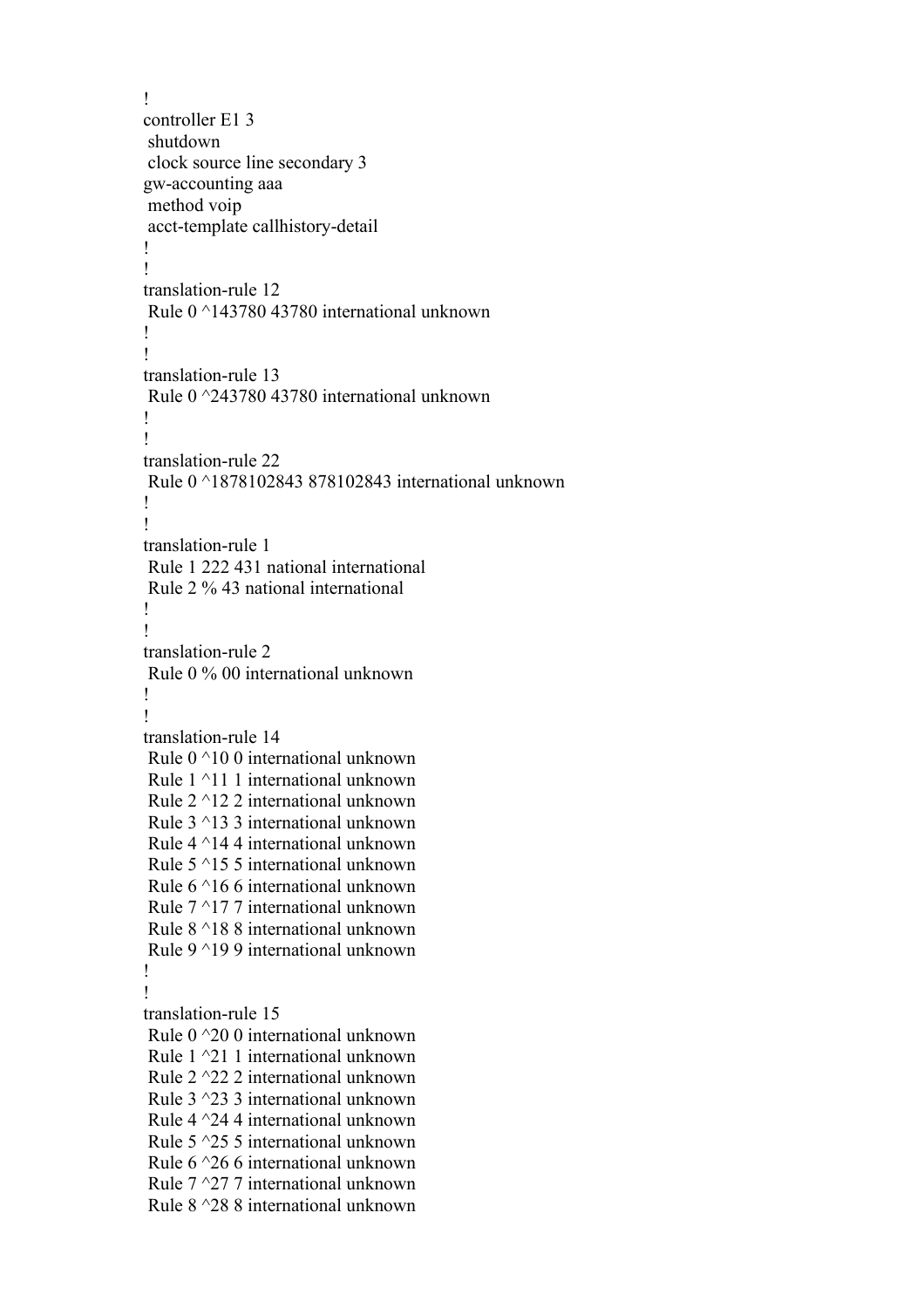Rule 9 ^29 9 international unknown ! ! ! interface Ethernet0 no ip address no ip route-cache shutdown ! interface Serial0 no ip address no ip route-cache shutdown clockrate 2015232 no fair-queue ! interface Serial1 no ip address no ip route-cache shutdown clockrate 2015232 no fair-queue ! interface Serial2 no ip address no ip route-cache shutdown clockrate 2015232 no fair-queue ! interface Serial3 no ip address no ip route-cache shutdown clockrate 2015232 no fair-queue ! interface Serial0:15 no ip address isdn switch-type primary-net5 isdn timer t309 2000 isdn overlap-receiving T302 5000 isdn incoming-voice modem no cdp enable ! interface FastEthernet0 ip address X.X.X.231 255.255.255.192 no ip route-cache load-interval 30 duplex auto speed auto ! ip default-gateway X.X.X.254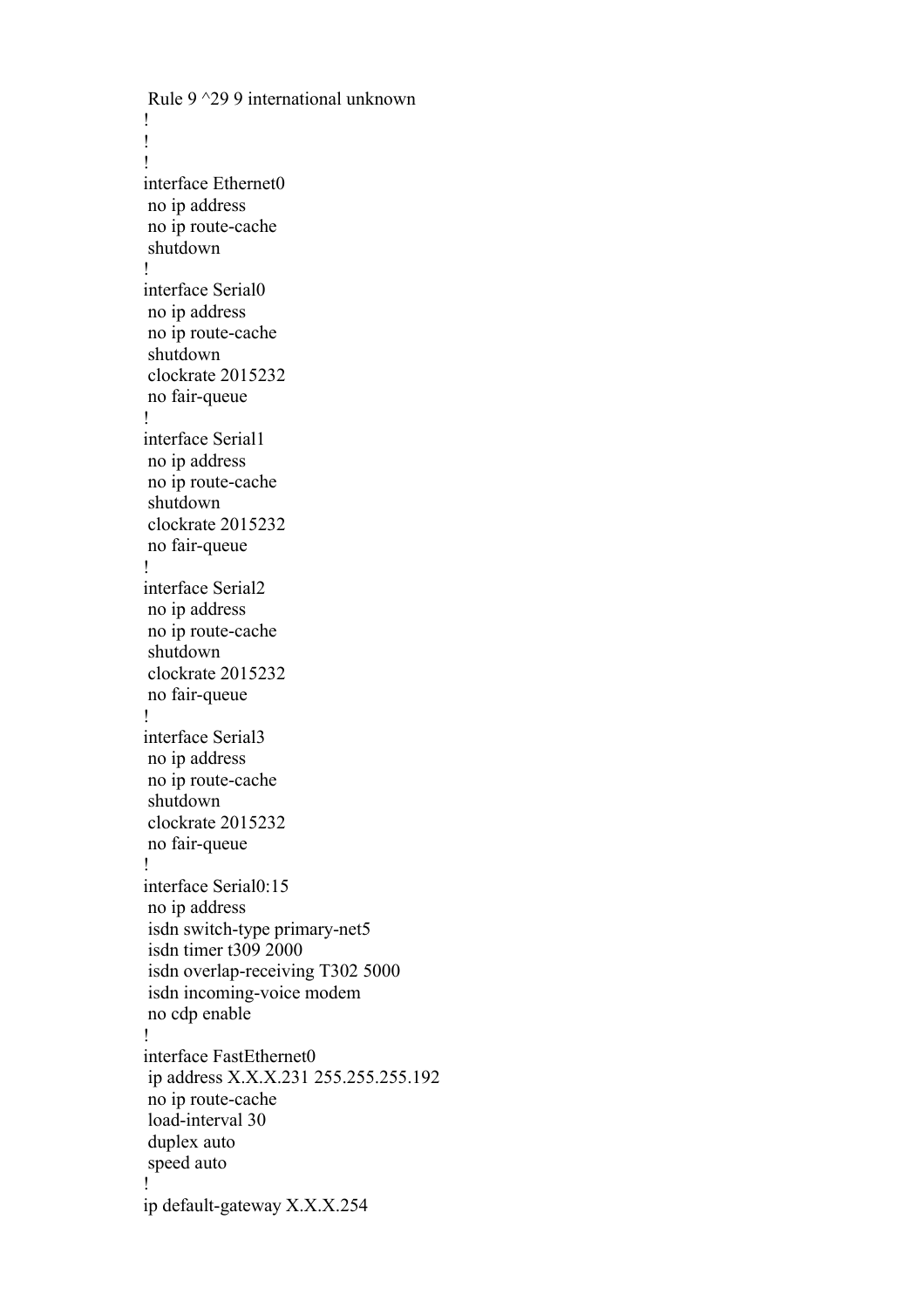```
ip classless
ip route 0.0.0.0 0.0.0.0 X.X.X.254
no ip http server
!
ip rtcp report interval 10000
!
logging facility local5
!
snmp-server enable traps tty
!
radius-server host X.X.X.234 auth-port 1645 acct-port 1646 key 7 0876141E0009
radius-server vsa send accounting
!
call application voice enumfax tftp://X.X.X.232/enumfax.tcl
!
voice-port 0:D
translate calling 1
input gain 2
echo-cancel coverage 32
echo-cancel suppressor
timeouts interdigit 2
!
!
dial-peer cor custom
!
!
!
dial-peer voice 1 pots
description Default incoming dial-peer from PSTN
application enumfax
incoming called-number 43T
direct-inward-dial
!
dial-peer voice 12 voip
translation-profile outgoing 12
preference 1
destination-pattern 1T
voice-class codec 2
session protocol sipv2
session target enum:2
!
dial-peer voice 13 voip
translation-profile outgoing 12
preference 2
destination-pattern 2T
voice-class codec 3
voice-class h323 13
session target enum:2
no vad
!
dial-peer voice 14 mmoip
preference 3
application fax_on_vfc_onramp_app out-bound
```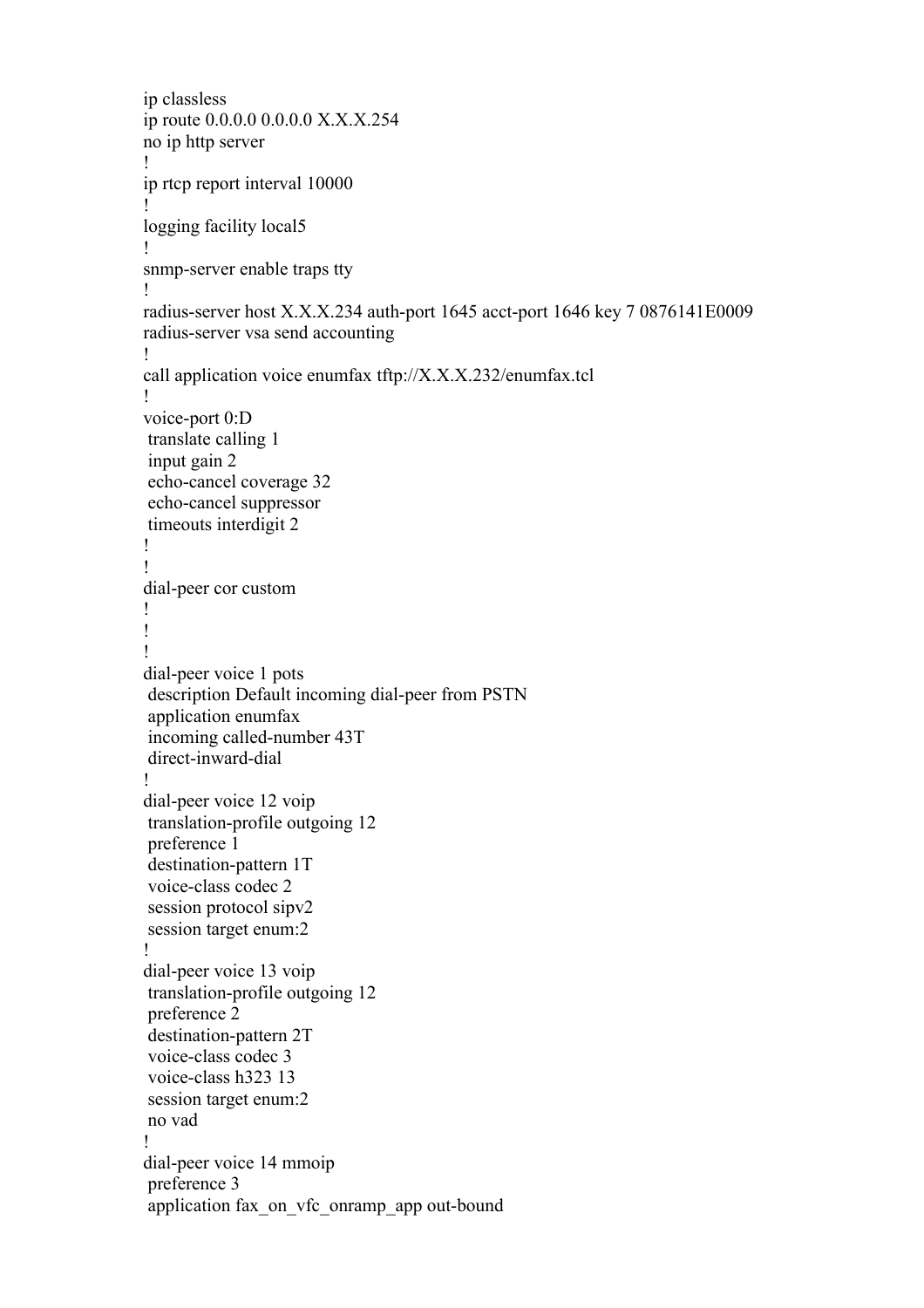```
destination-pattern 43T
information-type fax
session target mailto:$d$@faxrelay
!
gateway
timer receive-rtcp 5
!
sip-ua
no remote-party-id
set sip-status 401 pstn-cause 127
set sip-status 407 pstn-cause 127
set sip-status 410 pstn-cause 22
set sip-status 415 pstn-cause 127
set sip-status 480 pstn-cause 19
set sip-status 503 pstn-cause 127
set sip-status 580 pstn-cause 127
retry invite 2
retry response 2
retry bye 2
retry cancel 2
!
!
line con 0
password 7 XXXXXX
line aux 0
password 7 XXXXXXX
line vty 0 4
exec-timeout 0 0
timeout login response 300
password 7 XXXXXX
!
scheduler interval 1000
ntp clock-period 17179120
ntp server X.X.X.2
end
```
# *ENUM Entries*

```
; direct calling<br>9.0.5.0.5.3.4
9.0.5.0.5.3.4 NAPTR 100 10 "u" "E2U+sip" "!^.*$!sip:509@Y.Y.Y.25!" .
                      1.0.5.0.5.3.4 NAPTR 100 10 "u" "E2U+sip" "!^.*$!sip:501@Y.Y.Y.25!" .
%; wildcard calling<br>*.1.5.3.4 NAPTR
               *.1.5.3.4 NAPTR 100 10 "u" "E2U+sip" "!^\\+4351(.*)$!sip:\\1@Y.Y.Y.25!" .
```
# *Test Scenarios*

• Basic call (PSTN  $\Rightarrow$  Generic Gateway  $\Rightarrow$  Alcatel OmniPCX  $\Rightarrow$  various Phones) in the following scenarios:

| No | <i>Scenario</i>                          | <b>Test Purpose</b>                      |
|----|------------------------------------------|------------------------------------------|
|    | A calls B, B does not answer, A hangs up | - B should start ringing                 |
|    |                                          | - B should stop ringing after A hangs up |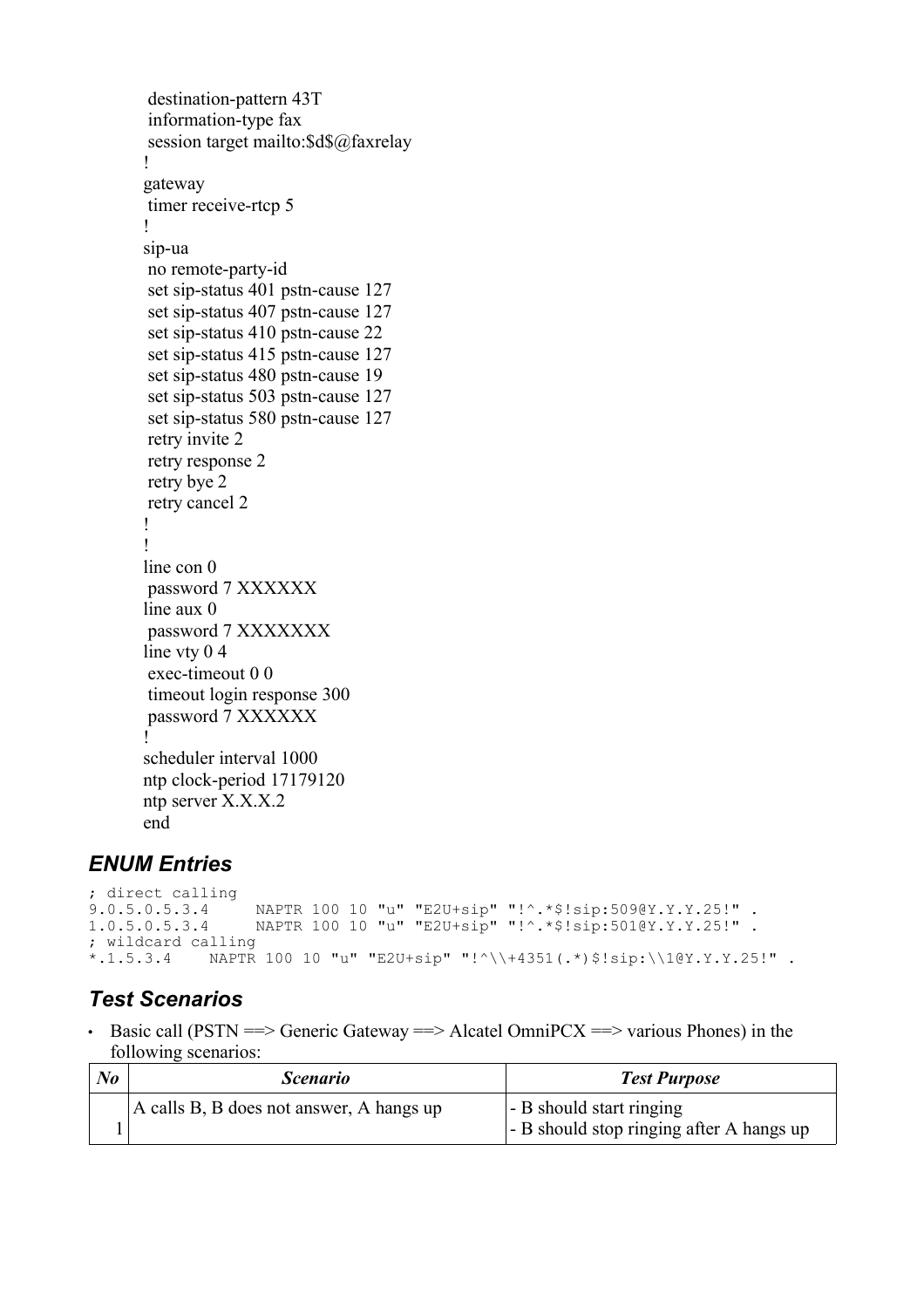| $N_{0}$ | <b>Scenario</b>                                                   | <b>Test Purpose</b>                                                                                                                                                              |
|---------|-------------------------------------------------------------------|----------------------------------------------------------------------------------------------------------------------------------------------------------------------------------|
| 2       | A calls B, B answers, A hangs up                                  | - B should start ringing<br>- establish full-duplex voice path<br>- B should receive "Call Disconnected"<br>indication (e. g. Busy Tone or visual<br>indication) when A hangs up |
| 3       | A calls B, B answers, B hangs up                                  | - B should start ringing<br>- establish full-duplex voice path<br>- A should receive "Call Disconnected"<br>indication (e.g. Busy Tone or visual<br>indication) when B hangs up  |
|         | $4 \,  A \text{ calls } B, B \text{ answers}, C \text{ calls } B$ | - Busy Tone indication at C                                                                                                                                                      |
| 5       | A calls B, B redirects call to C without<br>answering the call    | - Test the redirect feature of the gateway                                                                                                                                       |

#### • Codec Tests

All supported codecs were tested for interoperability by human listening tests.

#### • DTMF

DTMF was tested in direction PSTN =  $\gg$  SIP by human listening for incoming DTMF tones.

**Note:** Call transfer of established calls from one extension to another extension is not supported by the gateway and therefore was not tested.

# *Test Setup*

The "big picture":

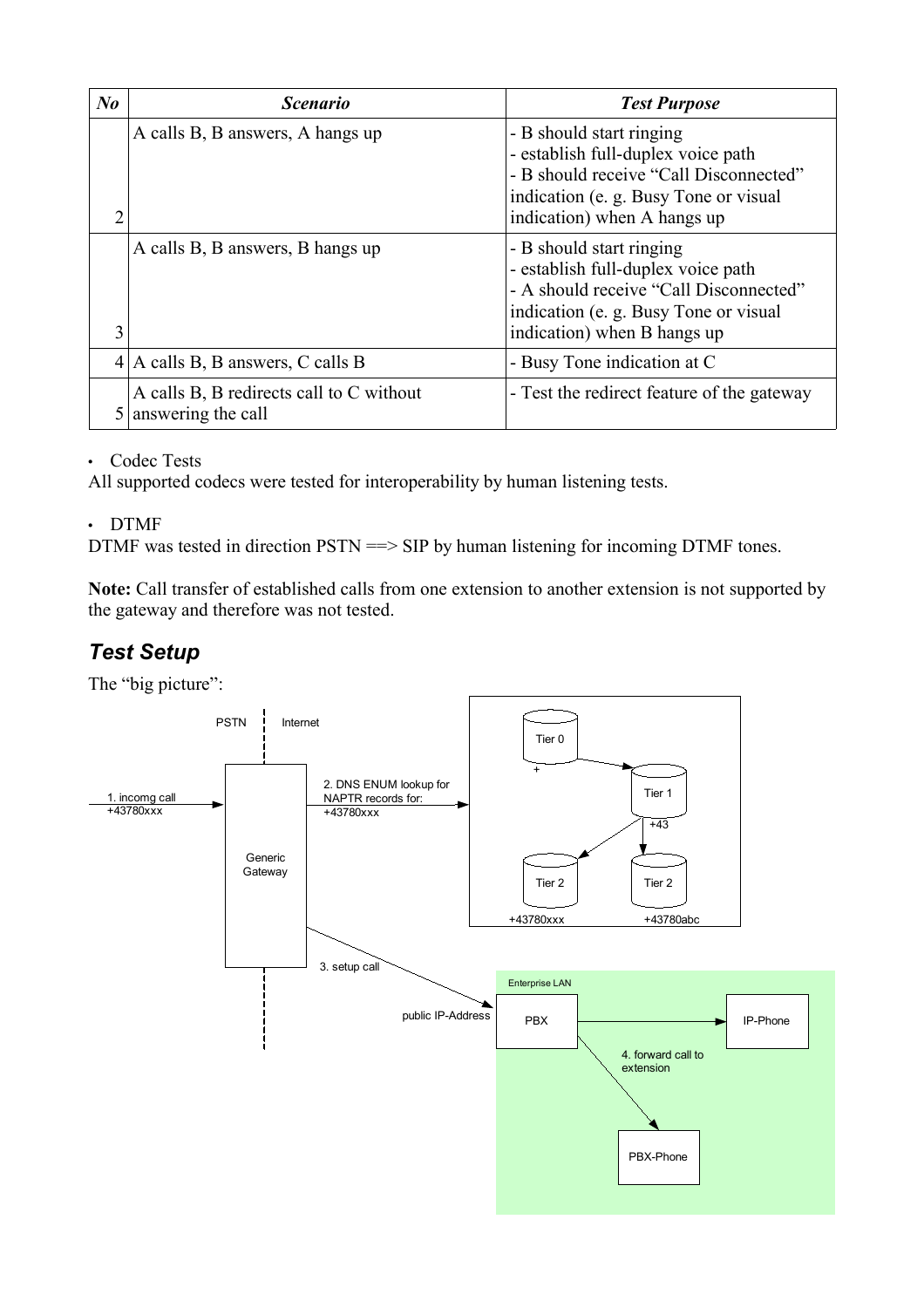The actual test setup:



The tests were performed by calling the phone number 01 79453 4351 *abc* where *abc* is the particular extension of the phone set.

# *Additional Devices*

Pingtel SIP Phone: Pingtel XPRESSA Phone Model PX-1 Core Apps: 2.1.11.24, AUG 20 2003 19:34:46 Kernel: 2.1.11.24, AUG 20 2003 19:28:16 serial: 00d01e005670 revision: 960-001-907 C 4002

Cisco SIP Phone:

Cisco CP-7960G Application Load ID: POS3-06-2-00 Boot Load ID: PC030301 Dsp Load ID: PS03AT38 serial: INMO7421JJQ 68-1679-07 Rev. D0

# *Tests*

The tests consist of two tests: the signaling test and the codec test.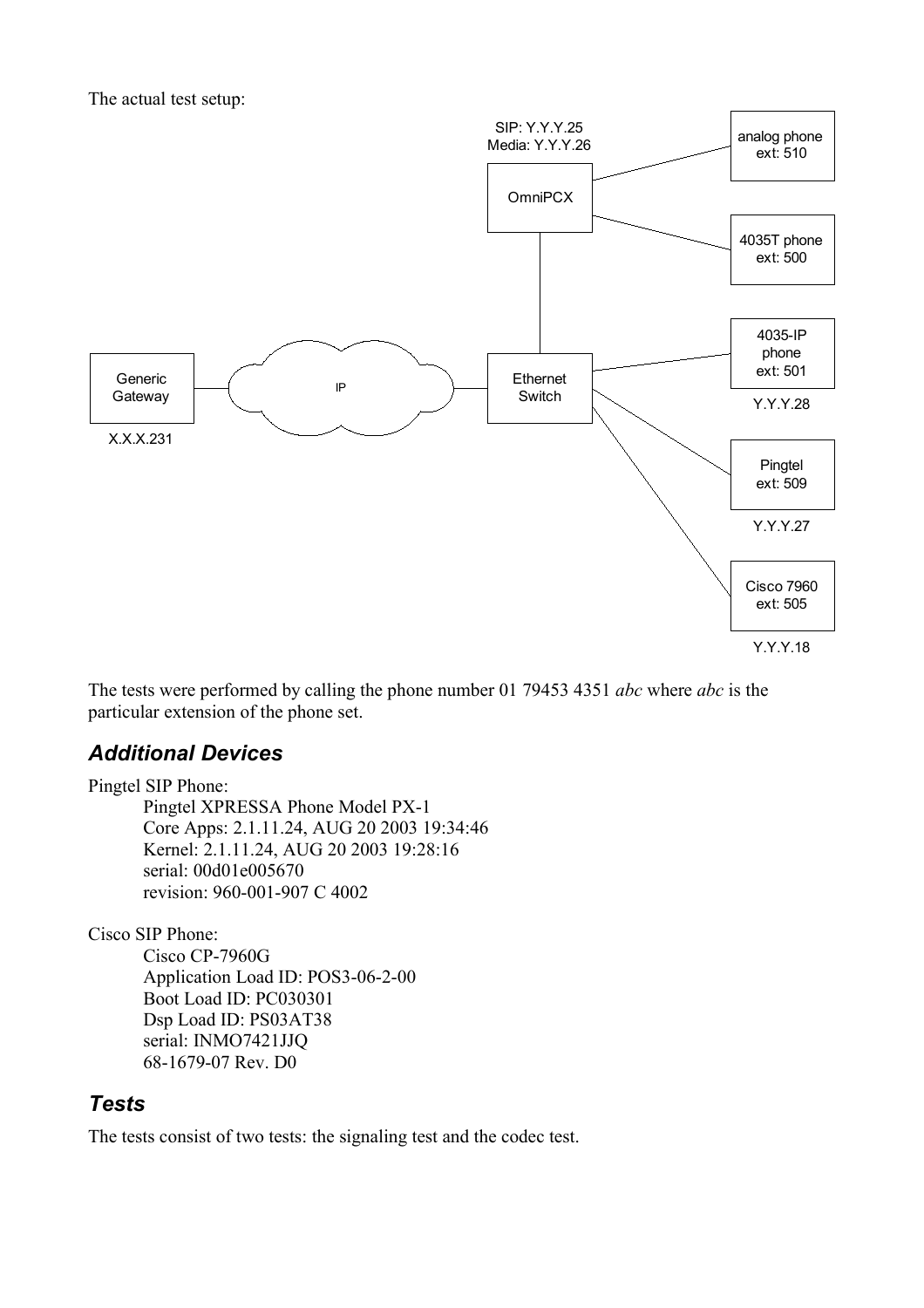# **Signaling Test**

| <i>Phone</i> $(B)$     | Pingtel   | <b>Cisco 7960</b> | <b>Alcatel IP</b> | <b>Alcatel</b>  | <b>Analog Phone</b> |
|------------------------|-----------|-------------------|-------------------|-----------------|---------------------|
| <i><b>Scenario</b></i> | ext. 509  | ext. 505          | ext. 501          | ext. 500        | ext. 510            |
|                        | OK        | <b>OK</b>         | OK <sup>1</sup>   | OK <sup>1</sup> | <b>OK</b>           |
| $\overline{2}$         | OK.       | <b>OK</b>         | OK <sup>1</sup>   | OK <sup>1</sup> | <b>OK</b>           |
| 3                      | <b>OK</b> | <b>OK</b>         | OK <sup>1,2</sup> | OK <sup>1</sup> | OK                  |
| $4^3$                  | OK.       | <b>OK</b>         | OK <sup>1</sup>   | OK <sup>1</sup> | <b>OK</b>           |
| 5                      | <b>OK</b> | not supported     | OK <sup>1</sup>   | OK <sup>1</sup> | not tested          |

Comments:

1. The phones do not show the calling number id (which is in the From: header of the INVITE message from the gateway) but instead shows the trunk id of the SIP network configured in the OmniPCX.

Comments from Alcatel concerning the display name presentation on Alcatel phone sets: *In the code, we found that:*

*- if there is a name in MGR, we send it. --> in our case no SIP set registration inside the PBX*

*- else, if there is a display name (configured directly in the SIP set), we send it. - else, if the trunk has a name, we send it, --> this was the case in the interoperability test. - else, send "SIP".*

- 2. If B hangs up, it takes 3-5 seconds until the BYE message will be sent to the gateway
- 3. The behavior of "how to deal with concurrent incoming calls" is configurable in all devices. Typical options are e. g. "send busy" or "call waiting indication.

# **Codec Test**

Syntax:

- OK Codec supported by B and tested succesfully
- n/s Codec not supported by B, therefore no test performed
- X Codec supported by B but not interoperable with the gateway

| Phone $(B)$ | Pingtel  | <b>Cisco 7960</b> | <b>Alcatel IP</b> | <b>Alcatel</b> | <b>Analog Phone</b> |
|-------------|----------|-------------------|-------------------|----------------|---------------------|
| Codec       | ext. 509 | ext. 505          | ext. 501          | ext. 500       | ext. 510            |
| g729r8      | n/s      | OK                | <b>OK</b>         | OK             | OK                  |
| g729br8     | n/s      | OK                | n/s               | n/s            | n/s                 |
| g711alaw    | OK       | OK                | OK                | OK             | OK                  |
| g711ulaw    | OK       | OK                | OK                | OK             | OK                  |
| gsmefr      | n/s      | n/s               | n/s               | n/s            | n/s                 |
| gsmfr       | n/s      | n/s               | n/s               | n/s            | n/s                 |
| g723ar53    | n/s      | n/s               | n/s               | n/s            | n/s                 |
| g723ar63    | n/s      | n/s               | n/s               | n/s            | n/s                 |
| g723r53     | n/s      | n/s               | OK                | OK             | OK                  |
| g723r63     | n/s      | n/s               | OK                | OK             | OK                  |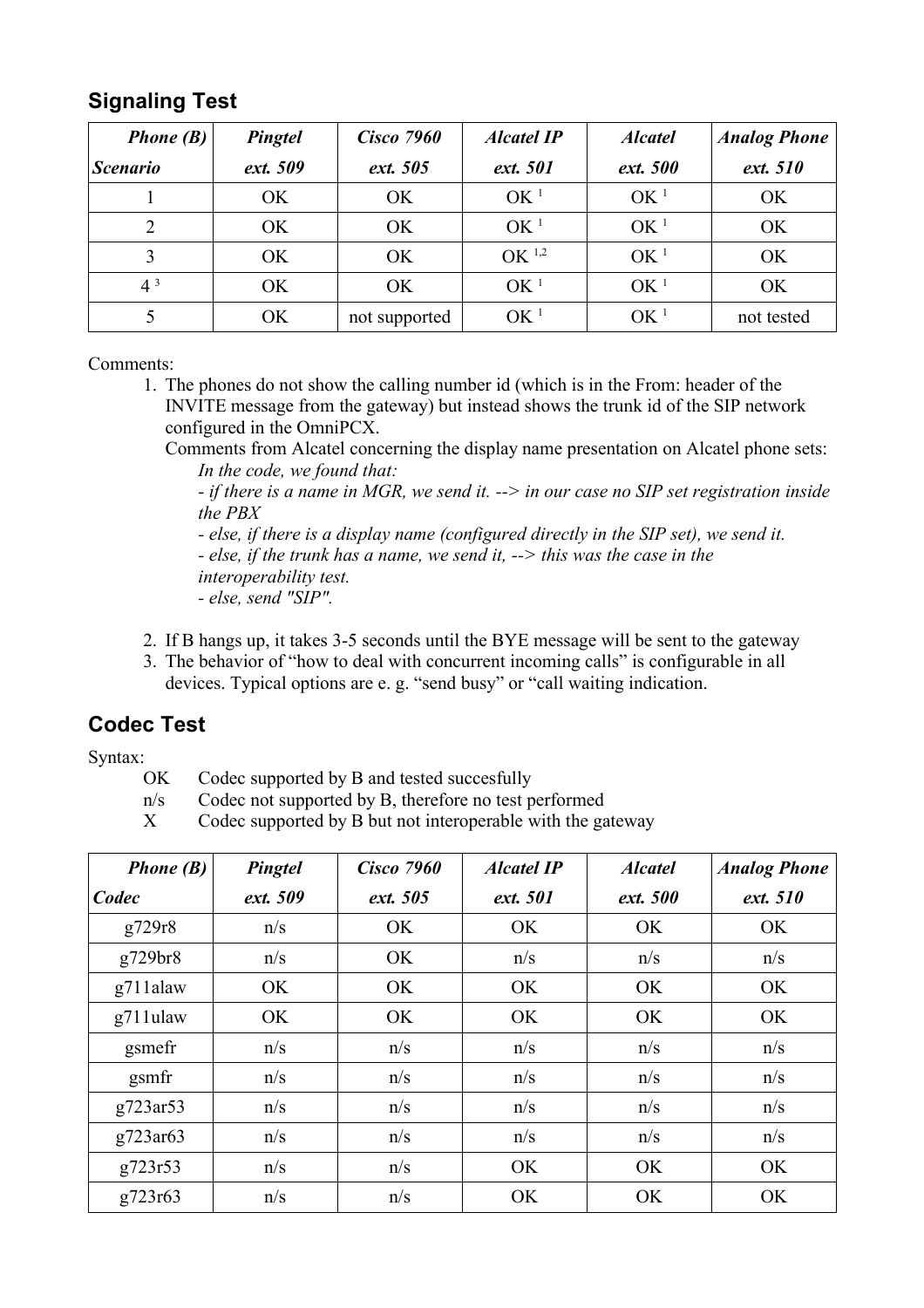| <i>Phone</i> $(B)$ | Pingtel  | <b>Cisco 7960</b> | <b>Alcatel IP</b> | <b>Alcatel</b> | <b>Analog Phone</b> |
|--------------------|----------|-------------------|-------------------|----------------|---------------------|
| Codec              | ext. 509 | ext. 505          | ext. 501          | ext. 500       | ext. 510            |
| g726r16            | n/s      | n/s               | n/s               | n/s            | n/s                 |
| g726r24            | n/s      | n/s               | n/s               | n/s            | n/s                 |
| g726r32            | n/s      | n/s               | n/s               | n/s            | n/s                 |
| g728               | n/s      | n/s               | n/s               | n/s            | n/s                 |

Comments:

- OmniPCX supports G.729 and G.723, but not concurrently. Only one of them may be used. This is a configuration option.
- The Pingtel SIP phone responds with "400 Bad Request" to INVITE messages with nonsupported codecs instead of using "488 Not Acceptable Here".

# **DTMF Test**

| <b>Phone</b> $(B)$ | <b>Pingtel</b> | <b>Cisco 7960</b> | <b>Alcatel IP</b> | <b>Alcatel</b> | <b>Analog Phone</b> |
|--------------------|----------------|-------------------|-------------------|----------------|---------------------|
| <b>DTMF</b>        | ext. 509       | ext. 505          | ext. 501          | ext. 500       | ext. 510            |
| <b>DTMF</b>        | ЭK             | ЭK                | ЭK                | ОK             | ΟK                  |

Comments:

• The DTMF recognition was only tested by "human ears".

# *General Comments*

- Calls to an extension which is configured in the OmniPCX but without attached phone set: OmniPCX responses with "100 Trying", but then there is no other action. After a timeout the gateway sends a CANCEL and terminates the call.
- Calls to a non existing extension (not configured): OmniPCX responded with "410 Gone" or with "480 Temporarily Unavailable". Apparently this is a configuration option. Maybe in some circumstances it should respond with "404 Not Found".
- If the OmniPCX receives a UDP SIP message which exceeds a certain size, the proxy forwards the message with TCP. The limit for the transport protocol switch-over is somewhere between 1062 and 1153 Bytes UDP payload. This is not necessary as the maximum UDP payload size in Ethernet is 1472 Bytes. Although fragmented UDP packets can be used (might raise problems when firewalls and NAT devices are involved). This automatic switchover prevents the usage of phone set which only supports UDP (e.g. Cisco 7960G). Comments from Alcatel:

*(See RFC3261 chapter 18 and 18.1).*

*All SIP elements MUST implement UDP and TCP. SIP elements MAY implement other protocols. Making TCP mandatory for the UA is a substantial change from RFC 2543. It has arisen out of the need to handle larger messages, which MUST use TCP, as discussed below. Thus, even if an element never sends large messages, it may receive one and needs to be able to handle them.*

*If a request is within 200 bytes of the path MTU, or if it is larger than 1300 bytes and the path MTU is unknown, the request MUST be sent using an RFC 2914 [43] congestion controlled transport protocol, such as TCP. If this causes a change in the*